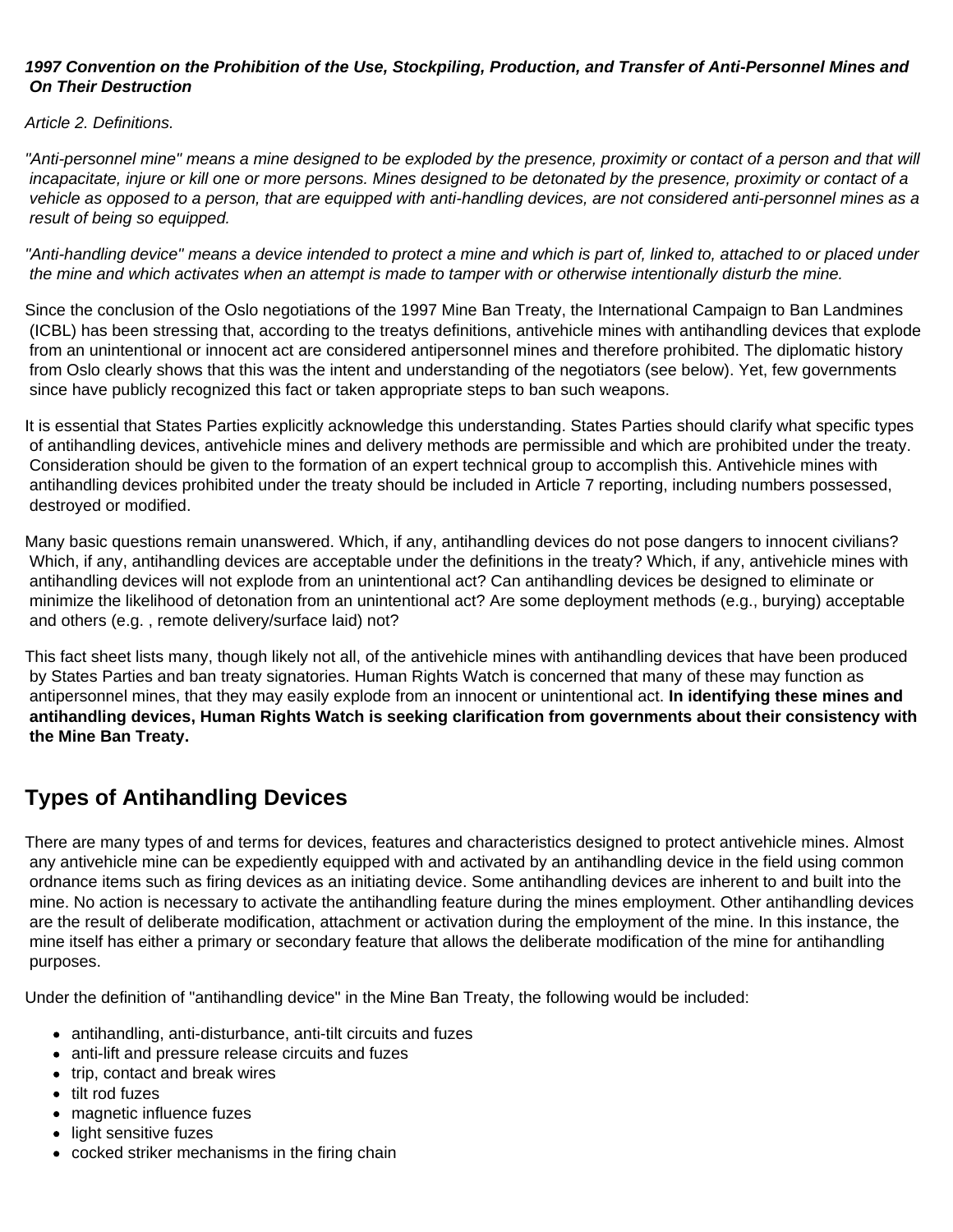motion sensitive fuzes

- acoustic sensors
- infra-red (IR) sensors
- seismic or vibration sensors
- electro-magnetic sensors

*It would appear that any use of tilt rods, tripwires, breakwires, and contact wires would be prohibited under the treaty, as they could clearly cause the antivehicle mine to explode from an unintentional act.*

It is unclear which anti-disturbance and anti-lift circuits and fuzes, light sensitive fuzes, magnetic influence fuzes, motion sensitive fuzes, and cocked striker mechanisms are acceptable and which are not. It would seem, for example, that certain sensitive magnetic influence fuzes might also be prohibited, especially early generation magnetic influence fuzes, because they would cause a mine to explode from an innocent act. It is also unclear if certain acoustic, infra-red, seismic and electromagnetic sensors are sufficiently sensitive to activate the kill mechanism of the antivehicle mine due to the unintentional act of a person. There is insufficient data to render judgment regarding the stimuli or forces necessary to activate the mines kill mechanism for these various antihandling devices.

*States Parties should explicitly identify which anti-handling devices and features of the antivehicle mines in their stockpile or in development are permissible and prohibited.*

# **Antivehicle Mines With Antihandling Devices**

The purpose of this analysis is to highlight those antivehicle mines with antihandling devices and features produced by States Parties and Signatories, that as the result of design consequences or deliberate action to activate, might be caused to explode from an unintentional act. Human Rights Watch is not at this time making a definitive determination about the consistency of these mines with the ban treaty, but is asking governments to clarify their views.

The antivehicle mines produced by States Parties and Signatories of the Mine Ban Treaty identified below are separated into two broad categories. The first, "of primary concern," are those antivehicle mines in the inventory or in development with design features or capabilities that are judged to pose the greatest threat of exploding or detonating as the result of an unintentional act. The other category, "of secondary concern," lists those mines with design consequences or capabilities that may pose a threat of exploding or detonating as the result of an unintentional act, but there is insufficient data to render judgment regarding the stimuli or forces necessary to activate the mines kill mechanism.

## **ARGENTINA**

#### **Primary Concern**

FMK 3 (uses FMK-1 APM as initiating device)

## **AUSTRIA**

#### **Primary Concern**

- ATM 6 (contact wire, other unidentified influence type fuzing)
- ATM 7 (break wire fuze and IR sensor)
- ATM 2000E (also designed Pz Mi 88, antihandling circuit)
- PM 83 (tilt rod fuze)
- Pz Mi 85M (tilt rod fuze)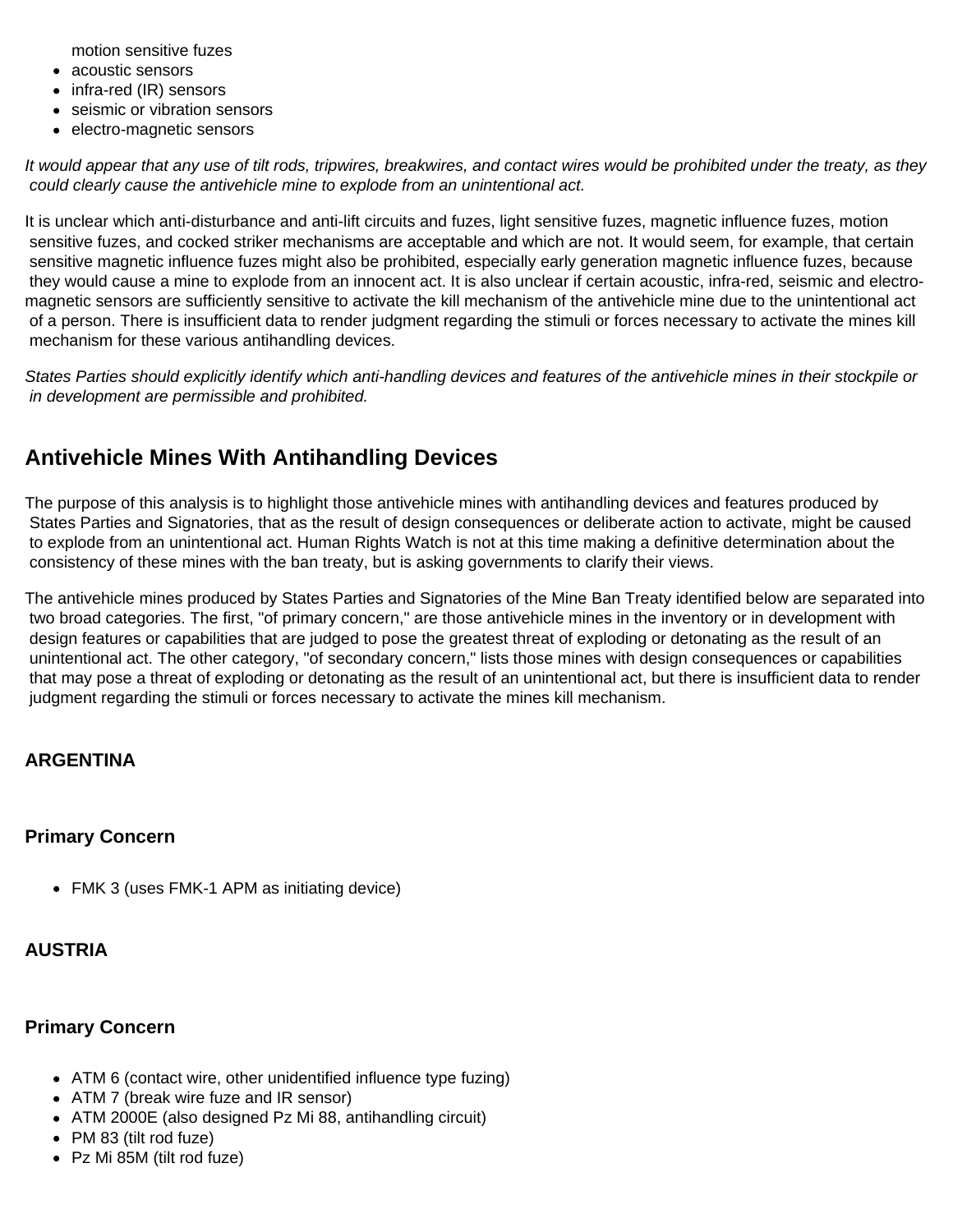## **Secondary Concern**

- AVM (IR sensor)
- Model 67 (contains secondary fuze wells for antihandling device)
- Model 75 (contains secondary fuze wells for antihandling device)
- PM 3000 (possible inherent antihandling device)
- SCRAM 95 (IR sensor)
- SMI 21/11C (IR sensor)
- SMI 22/7C (IR sensor)

### **BELGIUM**

#### **Primary Concern**

- PRB-III and Improved PRB III (inherent anti-lift device, cocked striker mechanism in firing chain)
- PRB-IV (uses PRB-BAC APM as an initiating device)
- PRM-ATK-3 (with PRB-M30 anti-lift device, cocked striker mechanism in firing chain)

### **Secondary Concern**

- NR 141 (unknown antihandling capability)
- NR 201 (unknown antihandling capability)
- PRB-408 (contains secondary fuze wells for antihandling device

## **BRAZIL**

#### **Secondary Concern**

• MIN AC AP NM AE T-AB-1 (cocked striker mechanism in firing chain)

## **CHILE (signatory only)**

#### **Secondary Concern**

- MAT 80 F5 (pressure initiated, sensitivity unknown)
- MAT 83 F4 (pressure initiated, sensitivity unknown)
- MP APVL F4 (cocked striker mechanism in firing chain)

## **CZECH REPUBLIC AND/OR SLOVAKIA**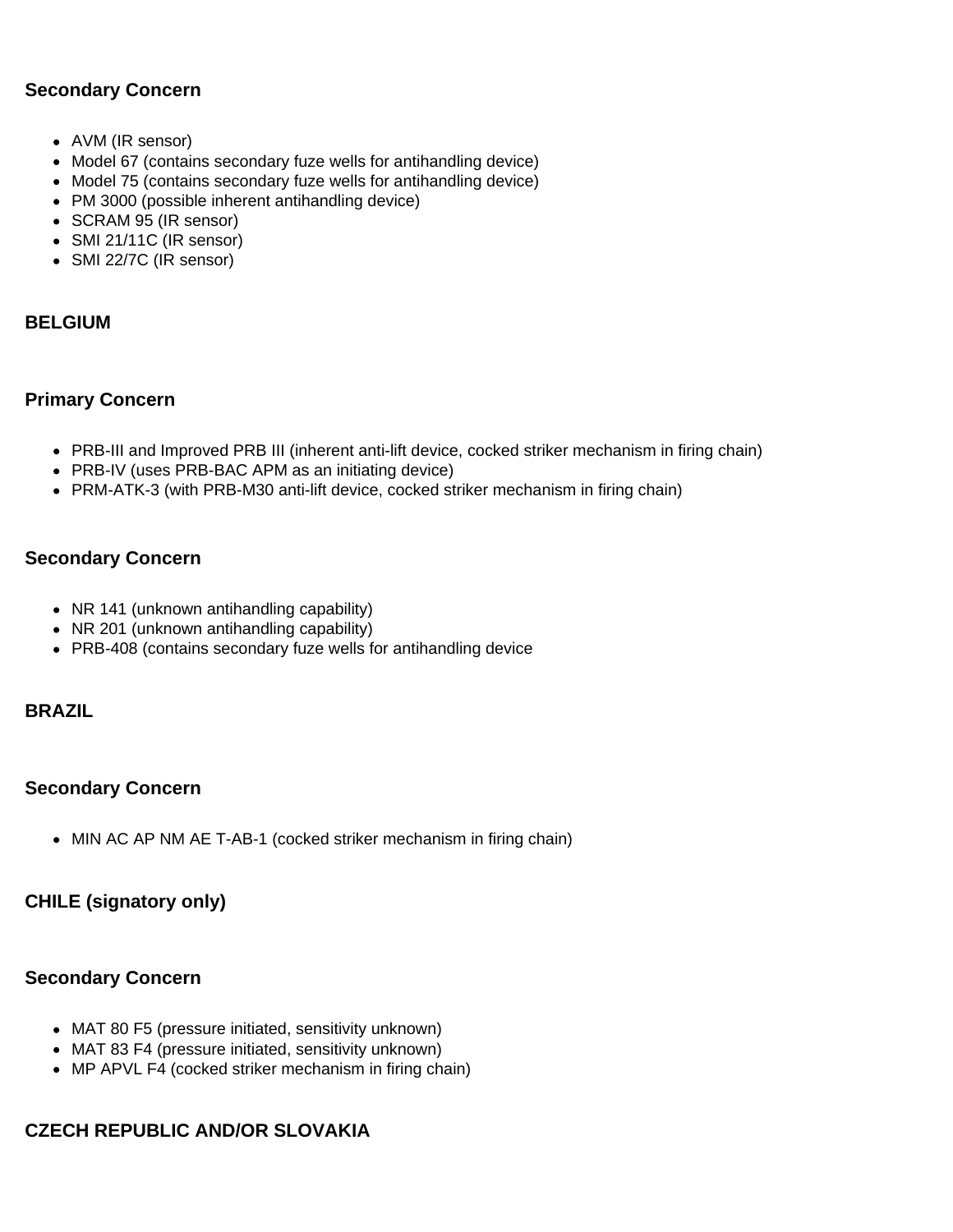## **Primary Concern**

- PT Mi-P (tilt rod fuze)
- PT Mi-U (tilt rod fuze)

## **Secondary Concern**

- PT-Mi-BA (uses a Ro-7-III anti-removal fuze, cocked striker mechanism in firing chain)
- PT-Mi-BA II (uses a Ro-7-III anti-removal fuze, cocked striker mechanism in firing chain)
- PT-Mi-BA III (uses a Ro-7-III anti-removal fuze, cocked striker mechanism in firing chain)
- PT-Mi-D II (The holes in the base of the mine allow the attachment of tether wires to the fuze striker retaining pins; these will detonate the mine if it is lifted. Additionally, the large voids within the mine allow the use of booby traps inside the mine body, so that removing the lid may also cause initiation.)
- PT-Mi-D I/III (uses a Ro-7-III anti-removal fuze, cocked striker mechanism in firing chain)
- PT-Mi-K (uses a Ro-7-III anti-removal fuze, cocked striker mechanism in firing chain)
- PT-Mi-K II (the base of the RO-5 fuze is threaded to accept the RO-3 anti-lift booby trap)

## **DENMARK**

### **Secondary Concern**

- Fuze M/88
- PM M/47 I (cocked striker mechanism in firing chain)
- PM M/47 II (cocked striker mechanism in firing chain)
- PM M52 (contains secondary fuze wells for antihandling device)

## **FRANCE**

#### **Primary Concern**

- APILAS (inherent anti-disturbance features)
- APILAS-APA (break wire sensor package)
- HPD 1-A (inherent anti-disturbance features)
- HPD 2 (inherent anti-disturbance features, cocked striker mechanism in firing chain)
- HPD 3 (inherent anti-disturbance features)
- HPD F 1 (inherent anti-disturbance features)
- HPD F 2 (inherent anti-disturbance features)
- L14A1 (variant produced for UK contains break wire)
- MI AC M CC MLE 56 (also designated Model 1956, tilt rod fuze)
- MI AC PED GIAT (item in development, break wire sensor)
- MIACAH F1 (break wire fuze)
- Model 48/55 (can be used with M1954 tilt rod fuze)
- Type 1954 (tilt rod fuze)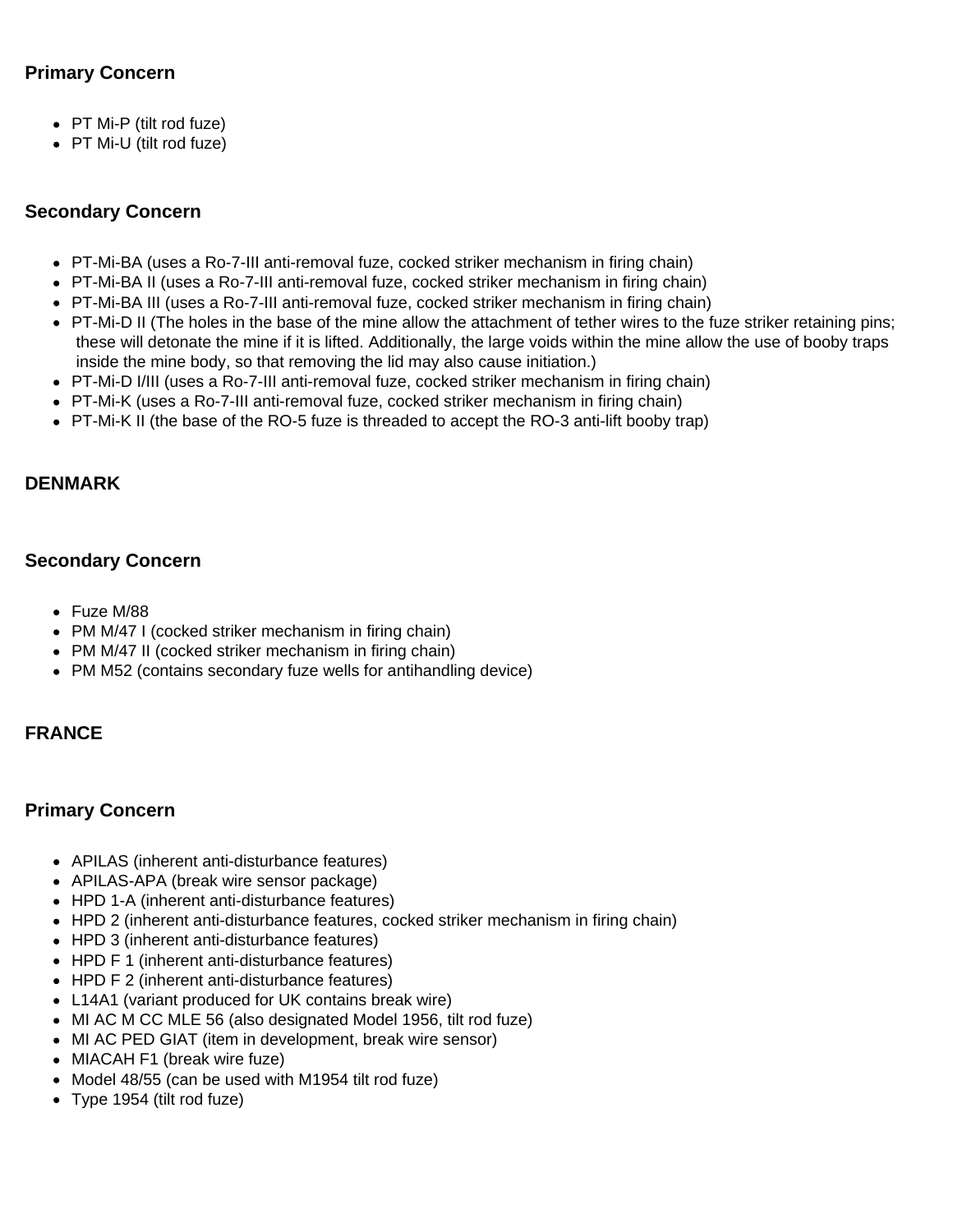## **Secondary Concern**

- ACL 89 (item in development, seismic and IR sensors)
- ACPM (contains secondary fuze wells for antihandling device)
- ATM Heavy (unknown nomenclature, motion sensitive fuze)
- ATM Light (unknown nomenclature, motion sensitive fuze)
- GIAT Lance (magnetic influence fuze)
- HPD (seismic sensor and magnetic influence fuze)
- MACIPE (unknown antihandling capability)
- M AZ AC Wide Area Mine (acoustic sensors)
- MI AC AH F1 (unknown antihandling capability)
- MI AC PED ARGES (in development with GE and UK, IR sensor)
- MI AC Disp F1 (magnetic influence fuze)
- MI AC PM E (pressure plate, unknown sensitivity)
- MI AC PR F2 (pressure plate, unknown sensitivity)
- MI AC DISP (unknown antihandling capability)
- MI AS DISP (unknown antihandling capability)
- MITRAL (item in development, unknown sensitivity of pressure fuze)
- Model 1947 (mine has provisions for one or two booby trap fuze(s), the Model 1951 pull-friction fuze has been known to be used as a booby trap fuze
- Model 1948 (Model 1952 Pressure/Pressure Release fuze provides an anti-withdrawal feature)
- Model 1948 T (including tilt rod variant)
- Model 1951 -- including all metallic, nonmetallic, tilt rod, and shaped charge variants -- (contains secondary fuze wells for antihandling device, such as M1951 fuze)
- Model 1951 "Grille" (contains secondary fuze wells for antihandling device, cocked striker mechanism in firing chain)
- Model 1952 -- including all metallic, nonmetallic, tilt rod, and shaped charge variants -- (contains secondary fuze wells for antihandling device, such as M1951 fuze)
- Type 542-L (contains secondary fuze wells for antihandling device)
- Type 1953 (uses unknown mine as initiating charge, other fuzing unknown)

## **GERMANY**

## **Primary Concern**

- DM 1233/AT 2 (reported to be also used by UK, FR, IT, NO, inherent antihandling device)
- DM 31 [purchased from Sweden, same as FFV 028] (possible inherent anti-disturbance features in stockpiled mines, new production reported to be without anti-disturbance feature)
- DM39A1 anti-lift device used with DM19 fuze
- DM49 anti-lift device
- $\bullet$  K 1 (anti-lift pull fuze)

## **Secondary Concern**

- DM 11 (contains secondary fuze wells for antihandling device)
- DM 21 (contains secondary fuze wells for antihandling device)
- DT 21 (contains secondary fuze wells for antihandling device)
- DYNAMINE AM (unknown antihandling capability)
- MIFF (secondary kill mechanism is plate charges of unknown sensitivity)
- MINOS (acoustic/seismic and IR sensor package)
- PM 60 (contains secondary fuze wells for antihandling device)
- Tarantel Wide Area Mine (item in development, acoustic sensors)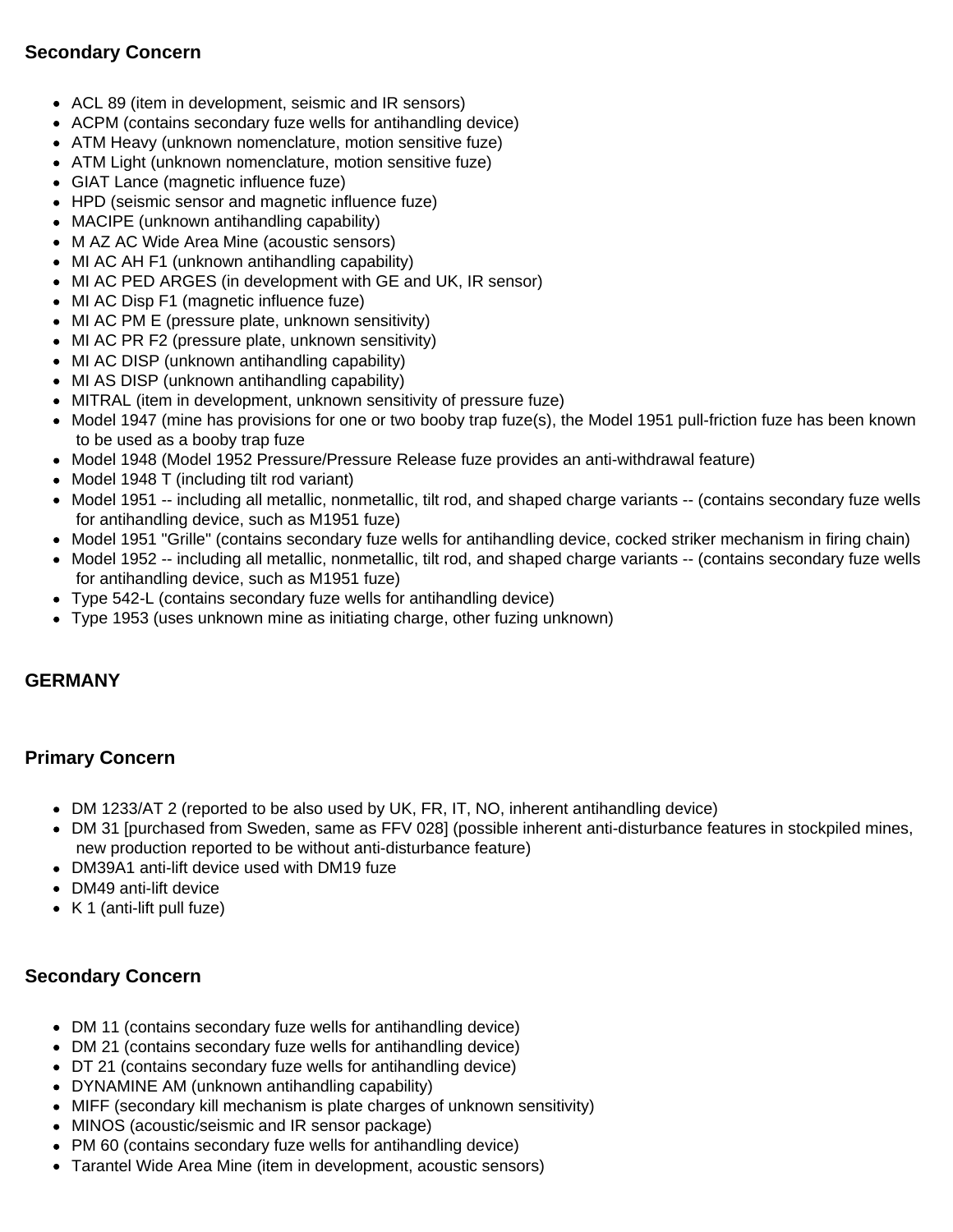Tellermines 35, 35(s), 42, 43 (contains secondary fuze wells for antihandling device)

## **GREECE (signatory only)**

#### **Primary Concern**

PYRKAL (appears to have an inherent anti-disturbance device because of design of magnetic influence fuze)

### **HUNGARY**

### **Primary Concern**

UKA-63 (tilt rod fuze)

### **Secondary Concern**

- CVP 1 Dual Purpose (variable pressure fuze)
- Nonmetallic shaped charge ATM (unknown designation)

## **ITALY**

## **Primary Concern**

- G 50 (initiated either by this pressure fuze or by the adjacent offset pressure tentacle that contains 10 small pressure fuzes. The mine and offset fuze are reported to utilize an integral anti-removal device)
- SB-81/AR-AN (also produced by PO and SP, inherent electronic anti-disturbance feature)
- SB-MV/AR and SB-MV/1 (inherent anti-tilt/anti-opening feature, tilt rod) [SB-MV/1 produced for Australia]
- VS-1.6 EL (inherent electronic anti-disturbance mechanism)
- VS-2.2 Type 2 (when used with VS-N-EL2 electronic pressure fuze, an anti-disturbance feature, also contains inherent motion sensor)
- VS-3.6 (when used with VS-N-EL2 electronic pressure fuze and VS-N/AR-AN fuze anti-disturbance features)
- VS-AT4 EL (inherent anti-lift mechanism)
- VS-HCT (including Mod 1, circuit board has an anti-disturbance switch and seismic sensor)
- VS-HCT 2 (including Mods 1 & 2, fuze may be programmed for anti-disturbance)
- VS-SATM (due to its relatively simple design, the magnetic influence fuze in this mine appears to have an inherent anti-disturbance capability)
- VS-SATM 1 (magnetic influenced fuzing and has an anti-removal device)

## **Secondary Concern**

- ATIS (seismic-magnetic sensor)
- B 2 (motion sensitive firing chain)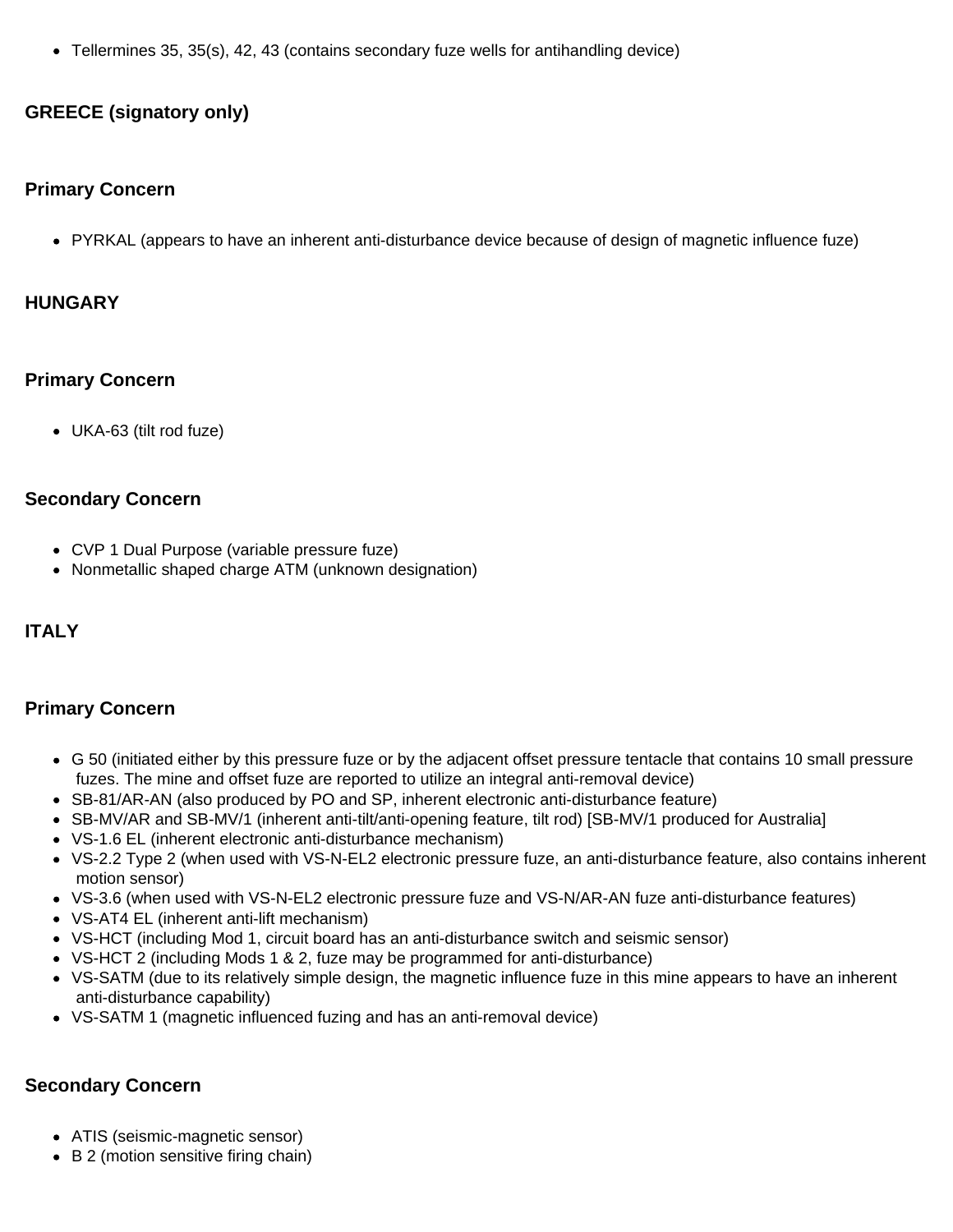- BAT/7 (acoustic sensor and magnetic influence fuze, possible antihandling capability)
- CS 42/2 (cocked striker mechanism in firing chain)
- FD (pressure initiated, sensitivity unknown)
- MAT/5 (anti-disturbance device may be fitted)
- MAT/6 (anti-disturbance device may be fitted, cocked striker mechanism in firing chain, motion sensor)
- MATS/1.4 (unknown antihandling capability)
- MATS/2 (unknown antihandling capability)
- MATS/2.6 (unknown antihandling capability)
- SACI 54/5 (when used with ACS52 anti-disturbance fuze)
- SACI 54/7 (when used with ACS52 anti-disturbance fuze)
- SACI 54/9 (when used with ACS52 anti-disturbance fuze)
- SBP-04 (pressure initiated, sensitivity unknown)
- SH-55 & FD variant (cocked striker mechanism in firing chain)
- TC/ 2.4 (pressure initiated, sensitivity unknown)
- TC/6 (pressure initiated, cocked striker mechanism in firing chain)
- TCE/3.6 (pressure initiated, sensitivity unknown)
- TCE/6 (unknown if versions contain anti-lift or anti-disturbance options)
- VS-2.2 Type 1 (when used with VS-N-EL2 electronic pressure fuze, an anti-disturbance feature)
- VS-9.0 (when used with VS-N-EL2 electronic pressure fuze, an anti-disturbance feature)
- VS-HCT 4 (magnetic influence fuze and seismic sensor)

## **JAPAN**

## **Secondary Concern**

- Type 63 (contains secondary fuze wells for antihandling device)
- Type 63B (contains secondary fuze wells for antihandling device)
- Type 93 (pressure initiated, sensitivity unknown)
- Type 99 (magnetic influence, cocked striker mechanism in firing chain)
- Yardstick Bar Mine (pressure initiated, sensitivity unknown)

## **NETHERLANDS**

## **Secondary Concern**

- Model 25 (contains secondary fuze wells for antihandling device)
- Model 26 (contains secondary fuze wells for antihandling device)
- NR 25 (cocked striker mechanism in firing chain)
- NR 26 (cocked striker mechanism in firing chain)
- NR 26 C1 (contains secondary fuze wells for antihandling device)

## **PERU**

## **Secondary Concern**

• MGP 31 (unknown antihandling capability)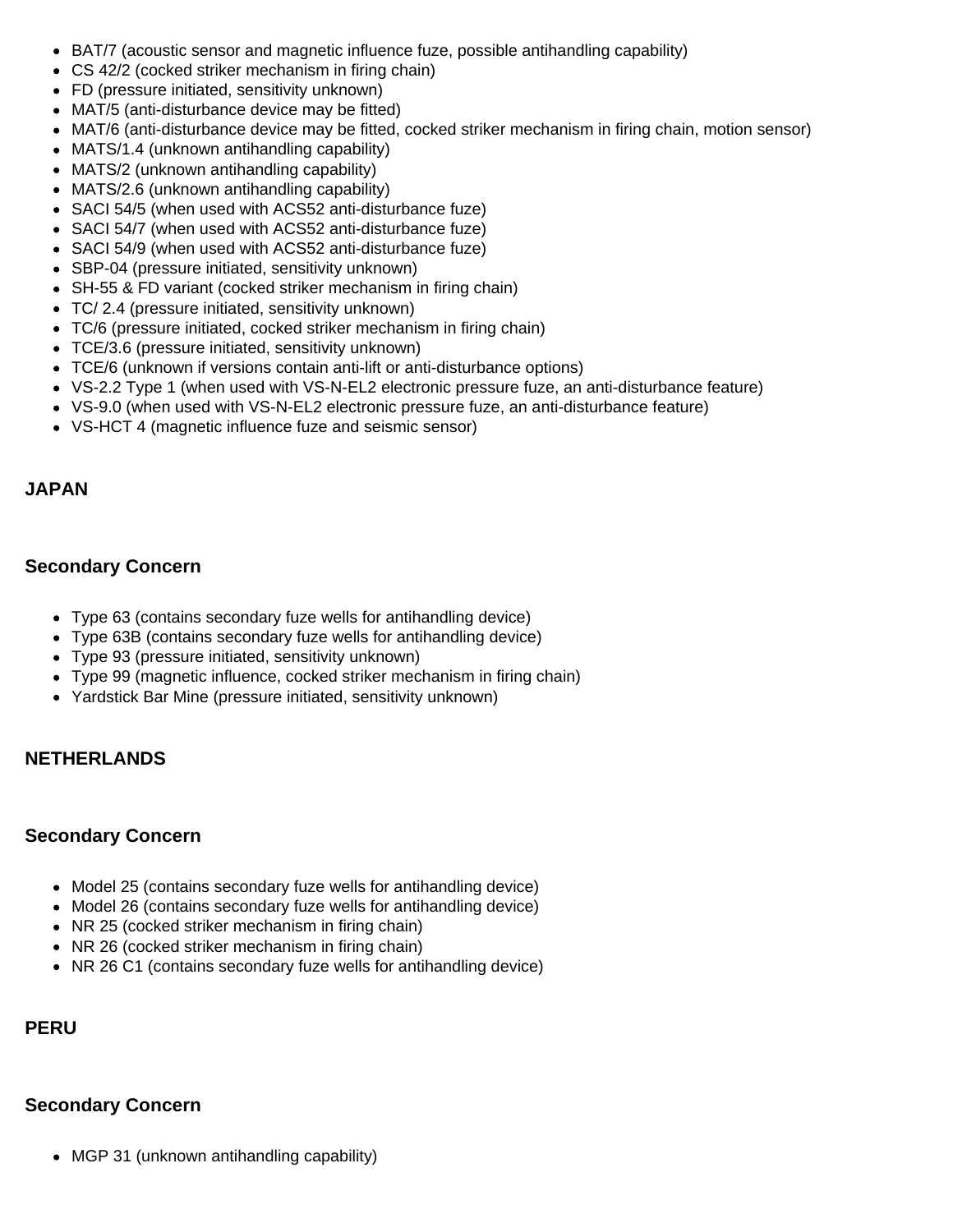## **POLAND**

### **Primary Concern**

- MN-111 (once armed, initiates on any attempt to move or disturb)
- MN-121 (once armed, initiates on any attempt to move or disturb)
- MN-123 (antihandling features incorporated)

#### **Secondary Concern**

MPP-B (contains secondary fuze wells for antihandling device)

## **PORTUGAL**

#### **Secondary Concern**

M453 (licensed copy of Italian SB-81 AR with electronic antihandling features)

## **ROMANIA (signatory only)**

#### **Primary Concern**

• MC-71 (tilt rod fuze)

#### **Secondary Concern**

- MAT-46 (copy of Soviet TM-46, contains secondary fuze wells for antihandling device)
- MAT-62B (copy of Soviet TM-62P, contains secondary fuze wells for antihandling device)
- MAT-76 (does not have secondary fuze wells cast into the body, but the thin resin coating can be easily cut away, and an expedient well created in order to fit an anti-lift device)
- MAT-87 (contains secondary fuze wells for antihandling device)
- P-62 (The fuze appears to be very brittle. If it breaks at the shear point, it could cause the mine to function as an antipersonnel mine)

## **SOUTH AFRICA**

#### **Secondary Concern**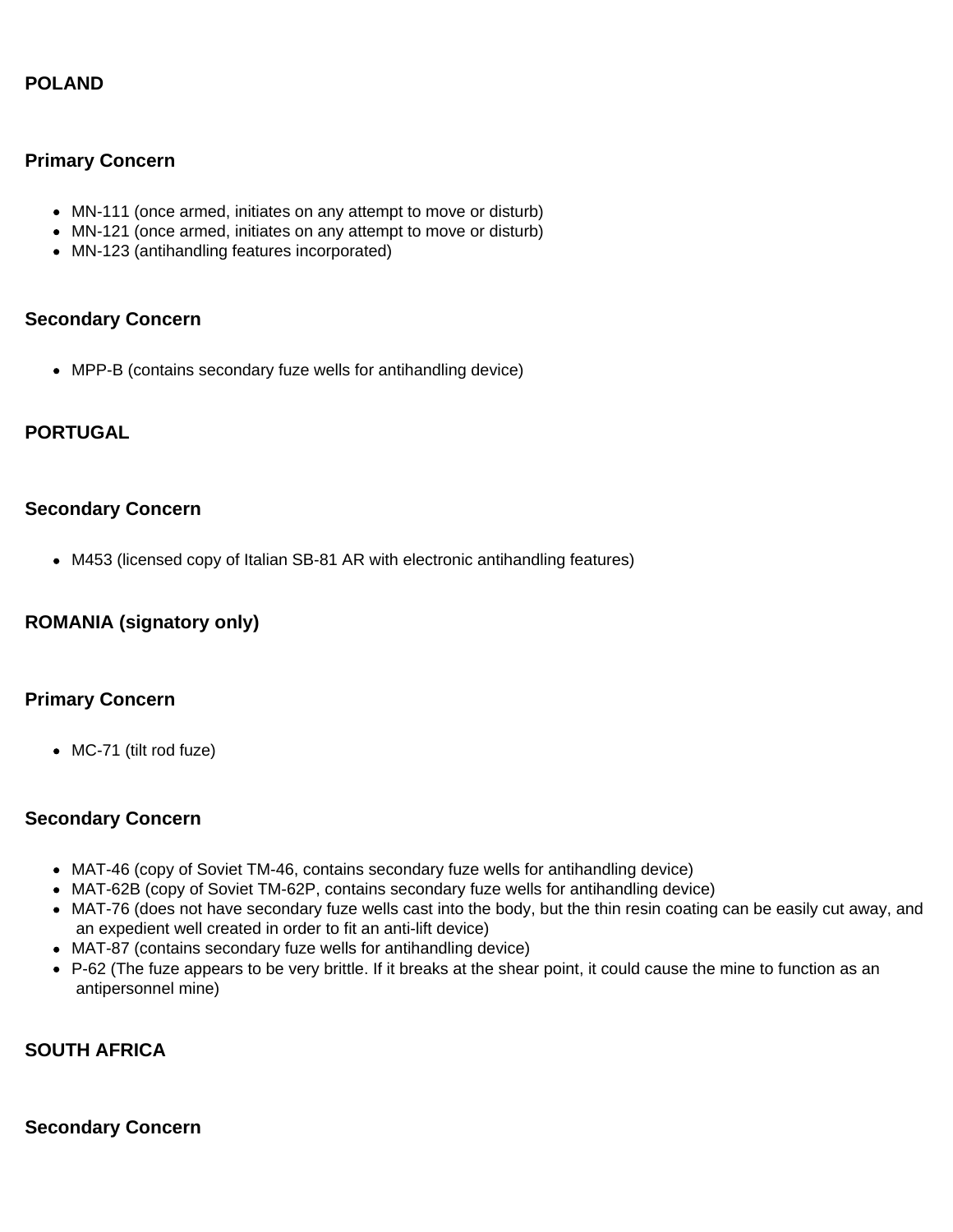- Intelligent Horizontal Mine (acoustic and IR sensors)
- No. 8 (contains secondary fuze wells for antihandling device)

### **SPAIN**

### **Primary Concern**

- CETME (inherent anti-disturbance device)
- SB-81/AR-AN (licensed copy of Italian mine, inherent electronic anti-disturbance feature)

### **SWEDEN**

### **Primary Concern**

- M/41-47 (tilt rod fuze, also cocked striker mechanism in firing chain)
- M/44-49B (airfield mine supposed to deter landing aircraft, trip wire activated)
- M/47 (B, C, & D variants) (tilt rod fuze, optional F1 booby trap fuze, cocked striker mechanism in firing chain)
- M/52 and M/52B (tilt rod fuze, cocked striker mechanism in firing chain)
- FFV 028, FFV 028 RU, and FFV 028 SD [sold to Germany as DM 31] (possible inherent anti-disturbance features in stockpiled mines, new production reported to be without anti-disturbance feature)

## **Secondary Concern**

- M43 (unknown antihandling capability)
- M1 101 (contains secondary fuze wells for antihandling device)
- MI 101 (cocked striker mechanism in firing chain)
- MI 102 (cocked striker mechanism in firing chain)
- MI 103 M5 (cocked striker mechanism in firing chain)
- Model 5 (contains secondary fuze wells for antihandling device)
- FFV 018 (IR sensor)
- $\bullet$  Mine Fuze 15/16

## **THAILAND**

#### **Secondary Concern**

U/I TH (pressure initiated, sensitivity unknown)

#### **UNITED KINGDOM**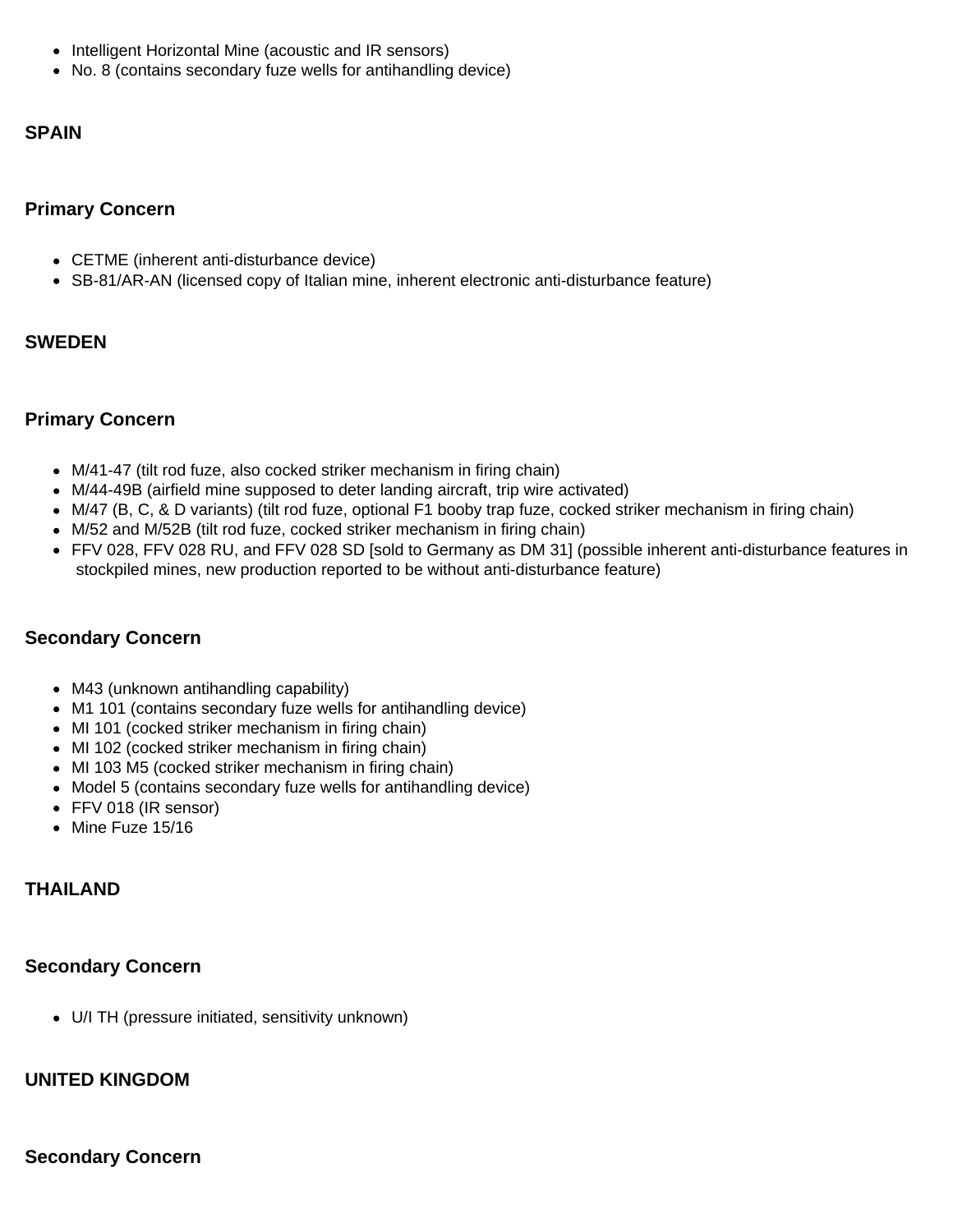- Barmine Family and Full Width Attack Mine (FWAM (antihandling fuzes available)
- $\bullet$  EP MK 2 (II)
- $\bullet$  EP MK 6 (VI)
- IMP (unknown type of influence fuze)

This fact sheet was prepared using the following sources: ORDDATA II, Version 1.0 -- a CD-ROM distributed by the U.S. Assistant Secretary of Defense for Special Operations and Low Intensity Conflict; MINEFACTS, Version 1.2 a CD-ROM distributed jointly by the U.S. Department of State and the U.S. Department of Defense; *Janes Mines and Mine Clearance, 1999-2000; Landmine Monitor Report 1999*, published by the International Campaign to Ban Landmines; "Anti-Vehicle Mines equipped with Anti-Handling Devices," an information paper prepared by the International Committee of the Red Cross and distributed at the First Meeting of States Parties in May 1999; and materials contained in Human Rights Watchs files.

# **The Diplomatic History Regarding Antivehicle Mines with Antihandling Devices**

On September 1, 1997, the opening day of the Diplomatic Conference on an International Total Ban of Anti-personnel Landmines in Oslo, President Selebi formed five working groups to work on difficult articles. One was the Working Group on Article 2 (Definitions), chaired by Amb. Thomas Hajnoczi of Austria. Amb. Hajnoczi was the person mainly responsible for producing the draft treaty that formed the basis for the negotiations.

The Article 2 Working Group first met on Sept. 3, with some 28 governments participating, as well as the ICBL and ICRC. The United States made a proposal to permit its "mixed mine" systems (with both antipersonnel and antitank mines in a single canister) under the definition of antihandling device a proposal that was eventually rejected by the negotiators. Among its arguments, the US maintained that its mixed mine systems were less dangerous to civilians than the antivehicle mines (AVMs) with antihandling devices (AHDs) permitted under the draft treaty. Canada and Norway responded that AVMs with AHDs that functioned as APMs, that exploded from an innocent act, were not permitted under the treaty. Further discussion was deferred until the following day.

On September 4 the Working Group met again, and discussed Article 2(3), the definition of antihandling device. The language in the draft treaty was identical to the CCW Protocol II: "Anti-handling device means a device intended to protect a mine and which is part of, linked to, attached to or placed under the mine and which activates when an attempt is made to tamper with the mine."

The United Kingdom offered an amendment: "tamper with OR OTHERWISE DISTURB the mine." Norway then proposed to add the word "intentionally": "tamper with OR OTHERWISE INTENTIONALLY DISTURB the mine." A discussion ensued, with Canada, Belgium, Zimbabwe (on behalf of the OAU), Chile, ICBL and ICRC supporting Norway, and Sweden supporting the UK language. Those supporting Norway repeatedly emphasized that the word "intentionally" was needed to establish that if an AVM with an AHD explodes from an unintentional or innocent act, it is an antipersonnel mine, and banned under the treaty. The chair, Amb. Hajnoczi, stated the Norwegian proposal had the most support and asked for consensus. The UK asked for additional time to consider the Norwegian proposal. The following day the chair again asked for consensus on the issue, and the United Kingdom said it would accept "intentionally." The US reserved the right to raise the issue again.

On Monday, September 8, Amb. Hajnoczi reported to the Committee of the Whole the deliberations and recommendations of the Definitions Working Group, including a summary of the discussion on the UK and Norway proposals, and the agreed upon Norwegian language. No comments or objections were made from any delegation. That afternoon, President Selebi went back through articles in the Committee of the Whole, asking for comments, objections or amendments to the recommendations of the working groups, and seeking agreement on each. In the Article 2 discussion, Australia noted the importance of a record of proceedings to assist in interpretations, and asked for recognition of a clear consensus on a number of things, including that antivehicle mines functioning as antipersonnel mines are prohibited by the convention. No dissent or objection was raised by any delegation.

President Selebi left the article open due to a controversy over another matter. The following day that controversy was solved and the Committee of the Whole agreed to all of Article 2. No attempt was made to re-open Article 2 by any delegation during the rest of the negotiations, and the convention was formally adopted on September 18. In its closing